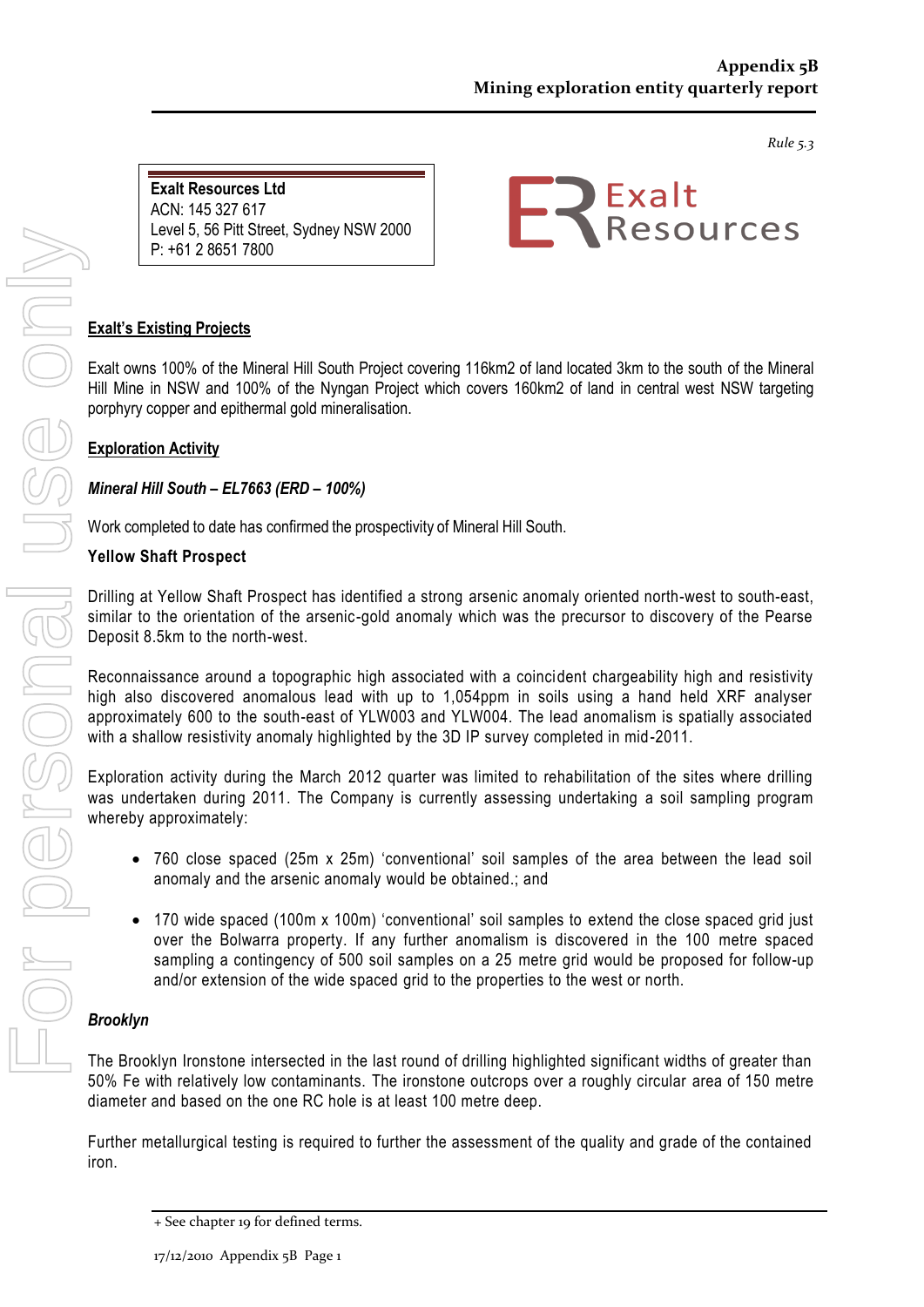### *Nyngan – EL7664 (100%)*

Aircore drilling during 2011 on the Nyngan Project confirmed the presence of a large intrusive system beneath the transported cover; all holes intersected granite which suggests that the erosion depth of the intrusive system is extensive and the likelihood of a high level intrusion or epithermal deposit remaining intact appears less likely given the new information.

The 'Rim Fracture' targets in the north of the lease still remain prospective as exploration targets however the cover over the eastern most Rim Fracture Target is greater than 100 metres and within that 100 metres are significant widths of free flowing sand starting within 15 metres of the surface. Given this information, it is likely that drilling conditions to get to basement would be difficult.

Exploration activity during the March quarter was limited to rehabilitation of the sites where drilling was undertaken during 2011 and the Company is assessing its options in relation to the Project including potentially attracting a farm-in partner.

### **Competent Person's Statement**

*The information in this report that relates to Exploration Results is based on information provided by Mr D Ward, Member of Australasian Institute of Mining and Metallurgy and a Consultant to Exalt Resources Limited. Mr Ward has sufficient experience that is relevant to the style of mineralisation and type of deposit under consideration and to the activity which he is undertaking to qualify as a Competent Person as defined in the 2004 Edition of the Australasian Code for Reporting of Exploration Results, Mineral Resources and Ore Reserves. Mr Ward, consent to the inclusion in the report of the matters based on his information in the form and context in*  which it appears.

<sup>+</sup> See chapter 19 for defined terms.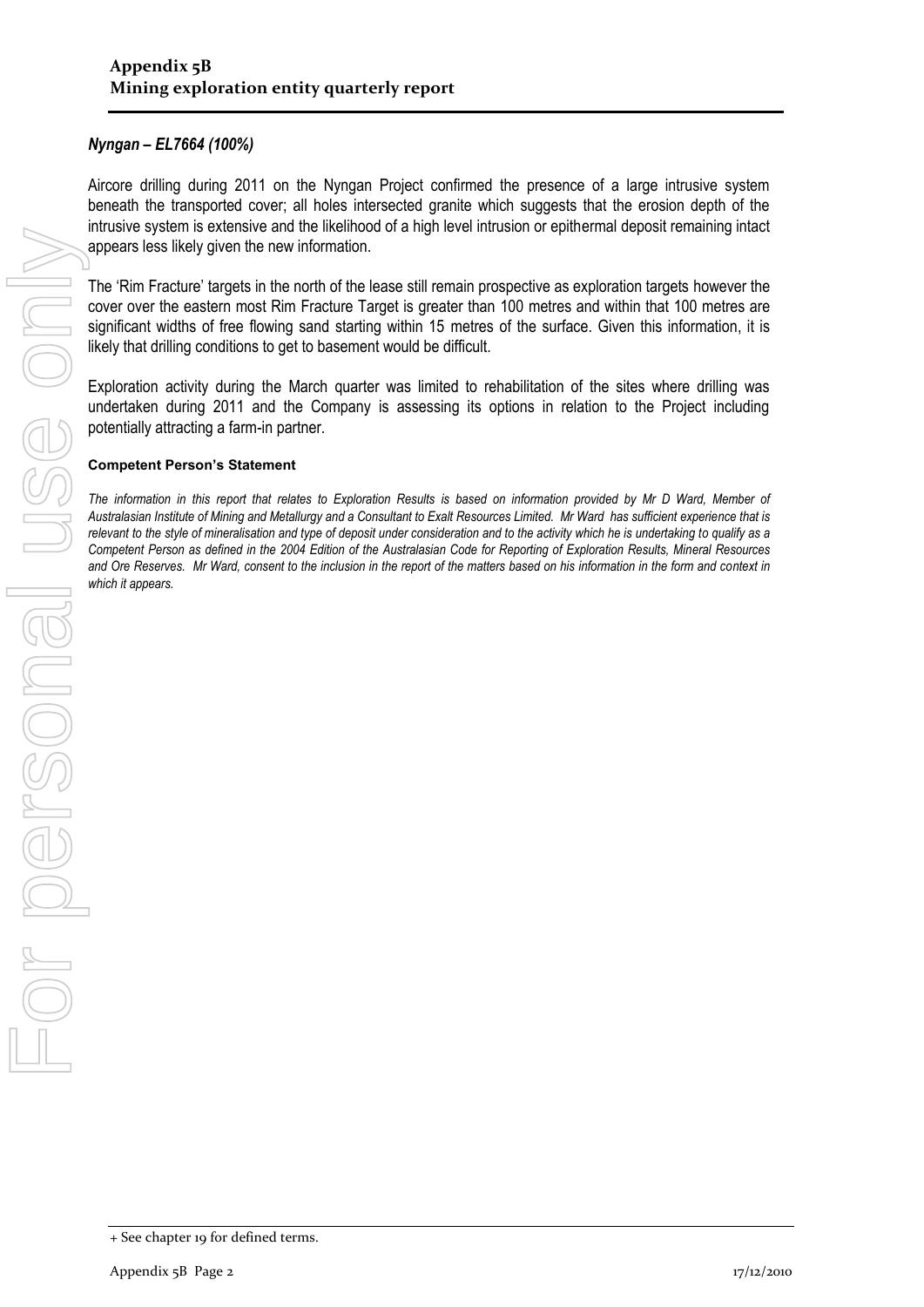### **Other Activity**

During the March 2012 quarter the Company undertook the continued review, initial due diligence and negotiation surrounding the proposed acquisition of Odni Holdings (Pte.) Ltd ("ODNI") a Singapore incorporated coal Investment Company.

### **Proposed ODNI Acquisition**

This work resulted in the Company announcing on the 5<sup>th</sup> April 2012, that it had signed a Term Sheet which gives Exalt exclusive rights to investigate and negotiate the acquisition of 100% of the issued capital of ODNI.

ODNI has secured the rights to acquire an interest in a number of prospective coal mining projects in the Kalimantan, Sumatra and West Papua regions of Indonesia. ODNI's aim is to build a substantial diverse portfolio of Indonesian coal assets encompassing the following key parameters:

- Projects in an early stage exploration phase through to producing coal assets;
- A range of coal types including low to high grade thermal coal and coking coal suitable for both domestic and export markets;
- Concession areas spread across multiple Indonesian geographies, which are close to key infrastructure; and
- Projects supported by strong local partners.

As at the date of this report the Company is continuing to finalise due diligence, transaction documentation including a Notice of Meeting and Explanatory Memorandum which the Company expects to distribute to shareholders towards mid to late May contemplating a general meeting of shareholders in June 2012.

Exalt is close to finalising negotiations with a senior mining executive who it is proposed would become the Managing Director of the Company and Exalt expects to be in a position to inform the market imminently in relation to this.

The Company notes that the Australian Securities Exchange ("ASX") has determined that should the Company undertake the Proposed Transaction, it will then have to re-comply with Chapters 1 and 2 of the ASX Listing Rules.

<sup>+</sup> See chapter 19 for defined terms.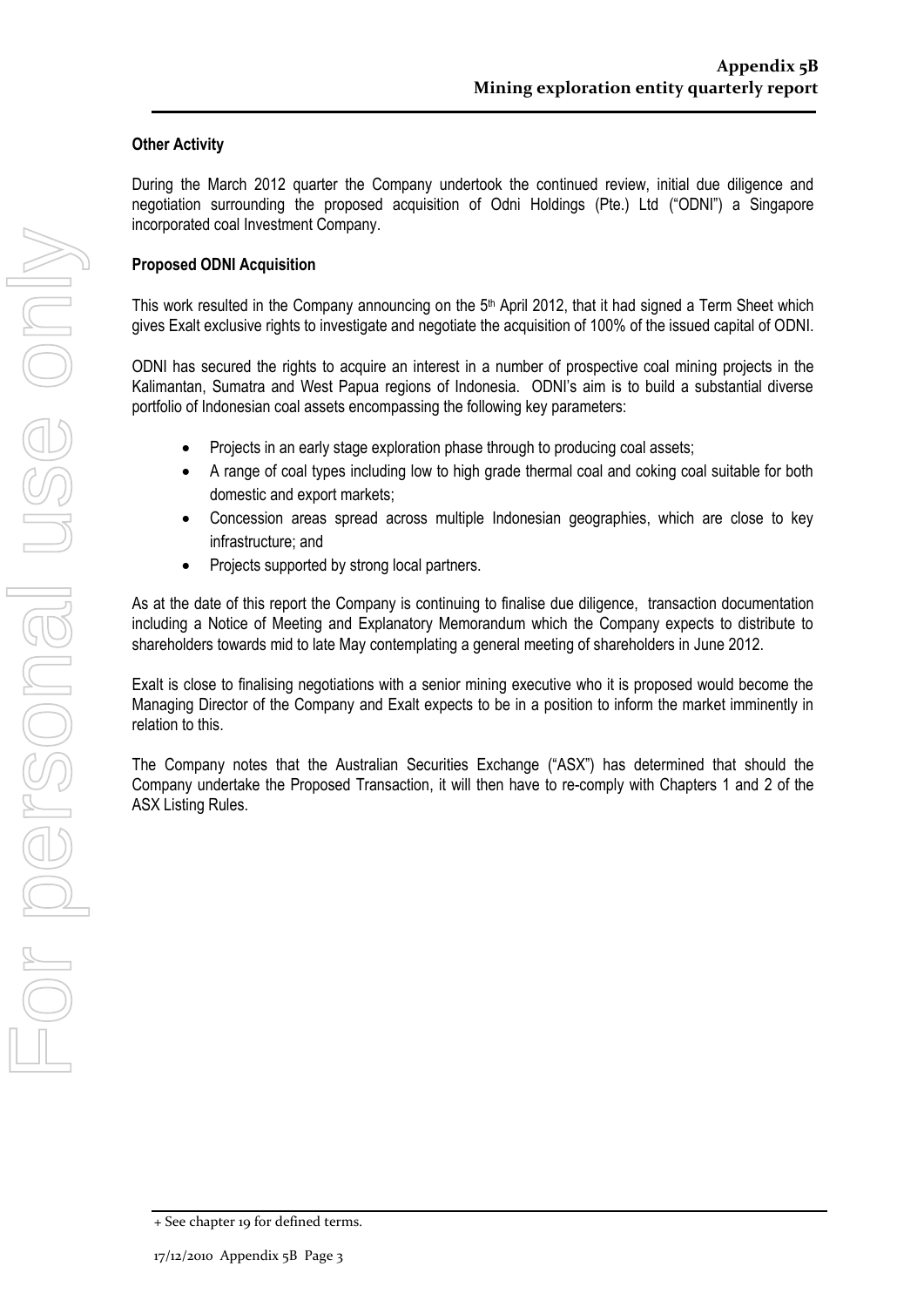# **Appendix 5B**

# **Mining exploration entity quarterly report**

Introduced 01/07/96 Origin Appendix 8 Amended 01/07/97, 01/07/98, 30/09/01, 01/06/10, 17/12/10

### Name of entity

### EXALT RESOURCES LTD

ABN Quarter ended ("current quarter")  $17 145 327 617$  31 MARCH 2012

### **Consolidated statement of cash flows**

|                                            |                                                                 | Current quarter | Year to date |
|--------------------------------------------|-----------------------------------------------------------------|-----------------|--------------|
| Cash flows related to operating activities |                                                                 | $A'$ ooo        | (9 months)   |
|                                            |                                                                 |                 | $sA'$ 000    |
| 1.1                                        | Receipts from product sales and related<br>debtors              |                 |              |
| 1.2                                        | Payments for<br>(a) exploration & evaluation<br>(b) development | (25)            | (361)        |
|                                            | (c) production                                                  |                 |              |
|                                            | (d) administration<br>Dividends received                        | (68)            | (283)        |
| 1.3                                        | Interest and other items of a similar nature                    |                 |              |
| 1.4                                        | received                                                        | 27              | 95           |
| 1.5                                        | Interest and other costs of finance paid                        |                 |              |
| 1.6                                        | Income taxes paid                                               |                 |              |
| 1.7                                        | Other (provide details if material)                             |                 |              |
|                                            |                                                                 | (66)            | (549)        |
|                                            | <b>Net Operating Cash Flows</b>                                 |                 |              |
|                                            |                                                                 |                 |              |
|                                            | Cash flows related to investing activities                      |                 |              |
| 1.8                                        | Payment for purchases of: (a) prospects                         |                 |              |
|                                            | (b) equity investments                                          |                 |              |
|                                            | (c) other fixed assets                                          |                 |              |
| 1.9                                        | Proceeds from sale of:<br>(a) prospects                         |                 |              |
|                                            | (b) equity investments                                          |                 |              |
|                                            | (c) other fixed assets                                          |                 |              |
| 1.10                                       | Loans to other entities                                         |                 |              |
| 1.11                                       | Loans repaid by other entities                                  |                 |              |
| 1.12                                       | Other (provide details if material)                             |                 |              |
|                                            |                                                                 |                 |              |
|                                            | Net investing cash flows                                        |                 |              |
| 1.13                                       | Total operating and investing cash flows                        | (66)            | (549)        |
|                                            | (carried forward)                                               |                 |              |

<sup>+</sup> See chapter 19 for defined terms.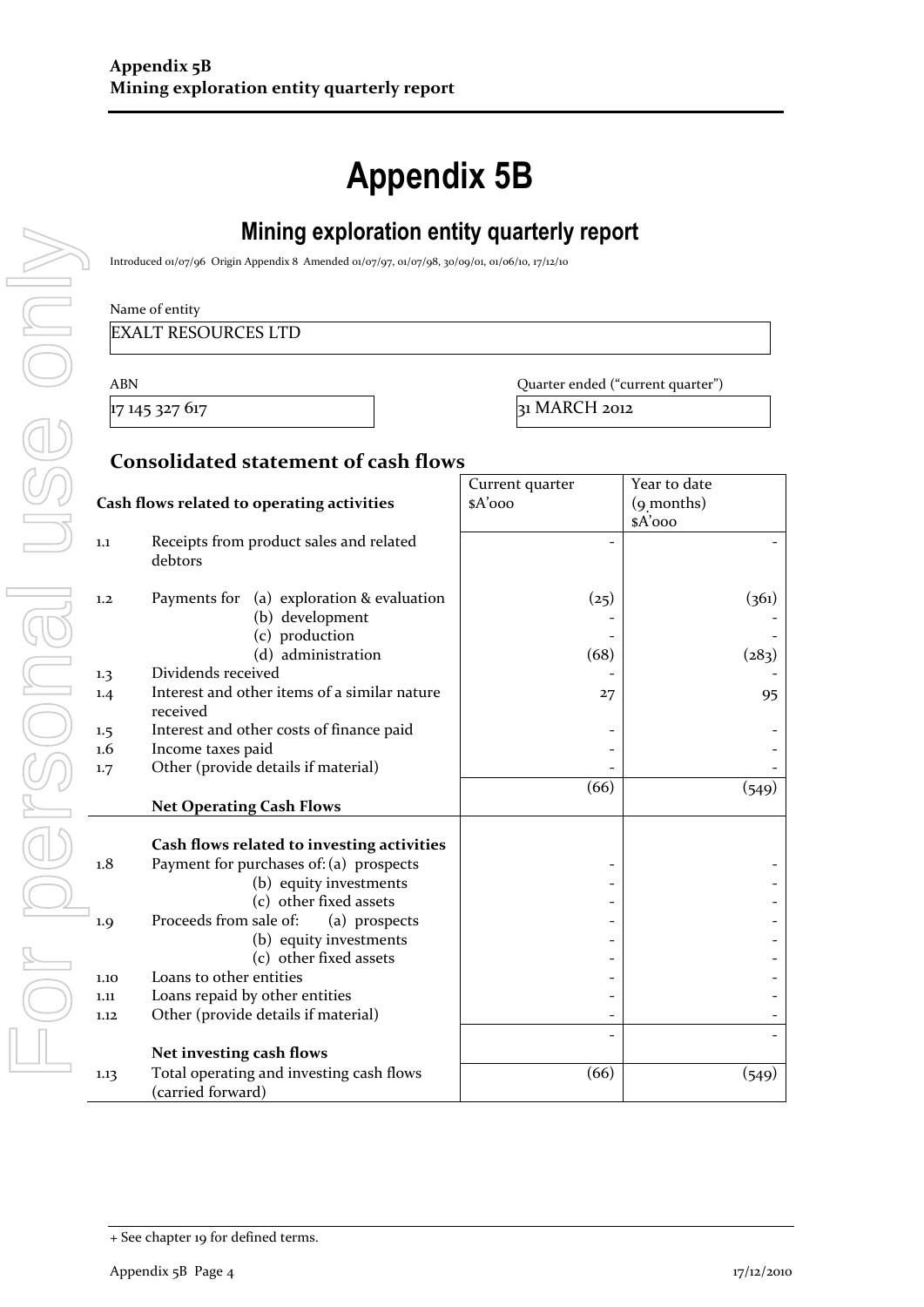| 1.13 | Total operating and investing cash flows      | (66)                     | (549) |
|------|-----------------------------------------------|--------------------------|-------|
|      | (brought forward)                             |                          |       |
|      |                                               |                          |       |
|      | Cash flows related to financing activities    |                          |       |
| 1.14 | Proceeds from issues of shares, options, etc. | -                        |       |
| 1.15 | Proceeds from sale of forfeited shares        | -                        |       |
| 1.16 | Proceeds from borrowings                      | -                        |       |
| 1.17 | Repayment of borrowings                       | -                        |       |
| 1.18 | Dividends paid                                | $\overline{\phantom{a}}$ |       |
| 1.19 | Other (provide details if material)           | -                        | (104) |
|      | Net financing cash flows                      | -                        | (104) |
|      |                                               |                          |       |
|      | Net increase (decrease) in cash held          | (66)                     | (653) |
|      |                                               |                          |       |
| 1.20 | Cash at beginning of quarter/year to date     | 2,652                    | 3,239 |
| 1.21 | Exchange rate adjustments to item 1.20        |                          |       |
| 1.22 | Cash at end of quarter                        | 2,586                    | 2,586 |

# **Payments to directors of the entity and associates of the directors Payments to related entities of the entity and associates of the related entities**

|      |                                                                                | Current quarter<br>$A'$ ooo |    |
|------|--------------------------------------------------------------------------------|-----------------------------|----|
| 1.23 | Aggregate amount of payments to the parties included in item 1.2               |                             | 47 |
| 1.24 | Aggregate amount of loans to the parties included in item 1.10                 |                             |    |
| 1.25 | Explanation necessary for an understanding of the transactions                 |                             |    |
|      | These payments include Non-Executive Director Fees and Company Secretary fees. |                             |    |

### **Non-cash financing and investing activities**

- 2.1 Details of financing and investing transactions which have had a material effect on consolidated assets and liabilities but did not involve cash flows
- 2.2 Details of outlays made by other entities to establish or increase their share in projects in which the reporting entity has an interest

## **Financing facilities available**

*Add notes as necessary for an understanding of the position.*

<sup>+</sup> See chapter 19 for defined terms.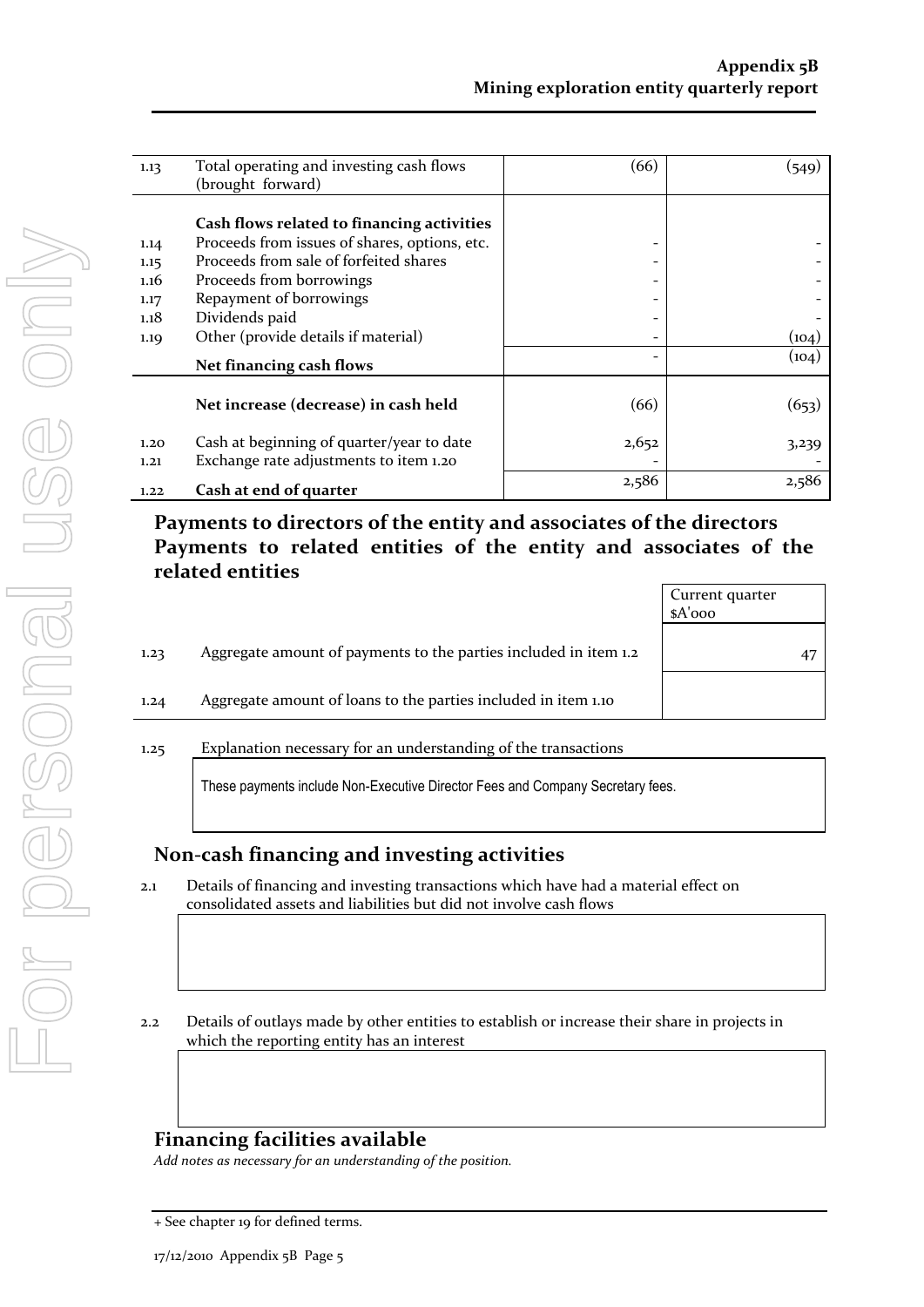|     |                             | Amount available<br>$A'$ 000 | Amount used<br>$A'$ 000 |
|-----|-----------------------------|------------------------------|-------------------------|
| 3.1 | Loan facilities             |                              |                         |
| 3.2 | Credit standby arrangements |                              |                         |

# **Estimated cash outflows for next quarter**

|     |                            | $A'$ 000 |
|-----|----------------------------|----------|
| 4.1 | Exploration and evaluation | 123      |
| 4.2 | Development                | -        |
| 4.3 | Production                 |          |
| 4.4 | Administration             | 115      |
|     | <b>Total</b>               | 238      |

# **Reconciliation of cash**

| Reconciliation of cash at the end of the quarter (as<br>shown in the consolidated statement of cash flows)<br>to the related items in the accounts is as follows. |                                           | Current quarter<br>$A'$ 000 | Previous quarter<br>$A'$ 000 |
|-------------------------------------------------------------------------------------------------------------------------------------------------------------------|-------------------------------------------|-----------------------------|------------------------------|
| 5.1                                                                                                                                                               | Cash on hand and at bank                  | 2,586                       | 2,652                        |
| 5.2                                                                                                                                                               | Deposits at call                          |                             |                              |
| 5.3                                                                                                                                                               | Bank overdraft                            |                             |                              |
| 5.4                                                                                                                                                               | Other (provide details)                   |                             |                              |
|                                                                                                                                                                   | Total: cash at end of quarter (item 1.22) | 2,586                       | 2,652                        |

# **Changes in interests in mining tenements**

|     |                                                                     | Tenement  | Nature of interest | Interest at | Interest at |
|-----|---------------------------------------------------------------------|-----------|--------------------|-------------|-------------|
|     |                                                                     | reference | (note (2))         | beginning   | end of      |
|     |                                                                     |           |                    | of quarter  | quarter     |
| 6.1 | Interests in mining<br>tenements relinquished,<br>reduced or lapsed |           |                    |             |             |
| 6.2 | Interests in mining<br>tenements acquired or<br>increased           |           |                    |             |             |

<sup>+</sup> See chapter 19 for defined terms.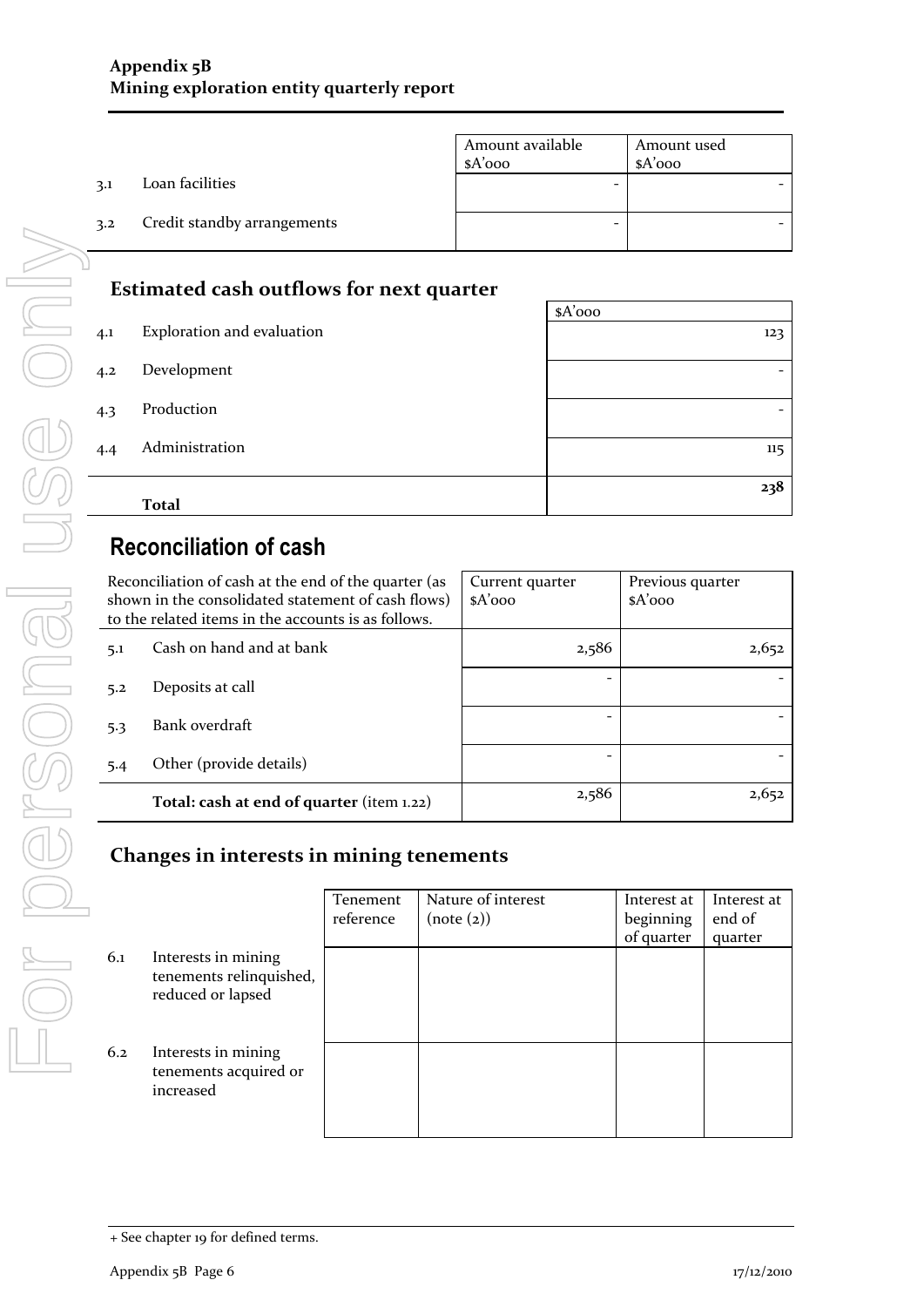### **Issued and quoted securities at end of current quarter**

*Description includes rate of interest and any redemption or conversion rights together with prices and dates.*

|      |                           | Total number | Number quoted  | Issue price per | Amount paid up    |
|------|---------------------------|--------------|----------------|-----------------|-------------------|
|      |                           |              |                | security (see   | per security (see |
|      |                           |              |                | note 3) (cents) | $note$ 3) (cents) |
| 7.1  | Preference                | Nil          | $\overline{a}$ |                 |                   |
|      | <sup>+</sup> securities   |              |                |                 |                   |
|      | (description)             |              |                |                 |                   |
| 7.2  | Changes during            |              |                |                 |                   |
|      | quarter                   |              |                |                 |                   |
|      | (a) Increases             |              |                |                 |                   |
|      | through issues            |              |                |                 |                   |
|      | (b) Decreases             |              |                |                 |                   |
|      | through returns           |              |                |                 |                   |
|      | of capital, buy-          |              |                |                 |                   |
|      | backs,                    |              |                |                 |                   |
|      | redemptions               |              |                |                 |                   |
| 7.3  | +Ordinary                 | 25,125,003   | 19,126,664     | \$0.20          | \$0.20            |
|      | securities                |              |                |                 |                   |
|      |                           |              |                |                 |                   |
| 7.4  | Changes during            |              |                |                 |                   |
|      | quarter                   |              |                |                 |                   |
|      | (a) Increases             |              |                |                 |                   |
|      | through issues            |              |                |                 |                   |
|      | (b) Decreases             |              |                |                 |                   |
|      | through returns           |              |                |                 |                   |
|      | of capital, buy-<br>backs |              |                |                 |                   |
|      | <sup>+</sup> Convertible  | Nil          |                |                 |                   |
| 7.5  | debt                      |              |                |                 |                   |
|      | securities                |              |                |                 |                   |
|      | (description)             |              |                |                 |                   |
| 7.6  | Changes during            |              |                |                 |                   |
|      | quarter                   |              |                |                 |                   |
|      | (a) Increases             |              |                |                 |                   |
|      | through issues            |              |                |                 |                   |
|      | (b) Decreases             |              |                |                 |                   |
|      | through                   |              |                |                 |                   |
|      | securities                |              |                |                 |                   |
|      | matured,                  |              |                |                 |                   |
|      | converted                 |              |                |                 |                   |
| 7.7  | Options                   |              |                | Exercise price  | Expiry date       |
|      | (description and          | 16,008,333   | 7,975,787      | \$0.20          | 31 December 2015  |
|      | conversion                |              |                |                 |                   |
|      | factor)                   |              |                |                 |                   |
| 7.8  | Issued during             |              |                |                 |                   |
|      | quarter                   |              |                |                 |                   |
| 7.9  | Exercised                 |              |                |                 |                   |
|      | during quarter            |              |                |                 |                   |
| 7.10 | <b>Expired during</b>     |              |                |                 |                   |
|      | quarter                   |              |                |                 |                   |
| 7.11 | Performance               |              |                |                 |                   |
|      | <b>Shares</b>             |              |                |                 |                   |
|      | (totals only)             |              |                |                 |                   |

+ See chapter 19 for defined terms.